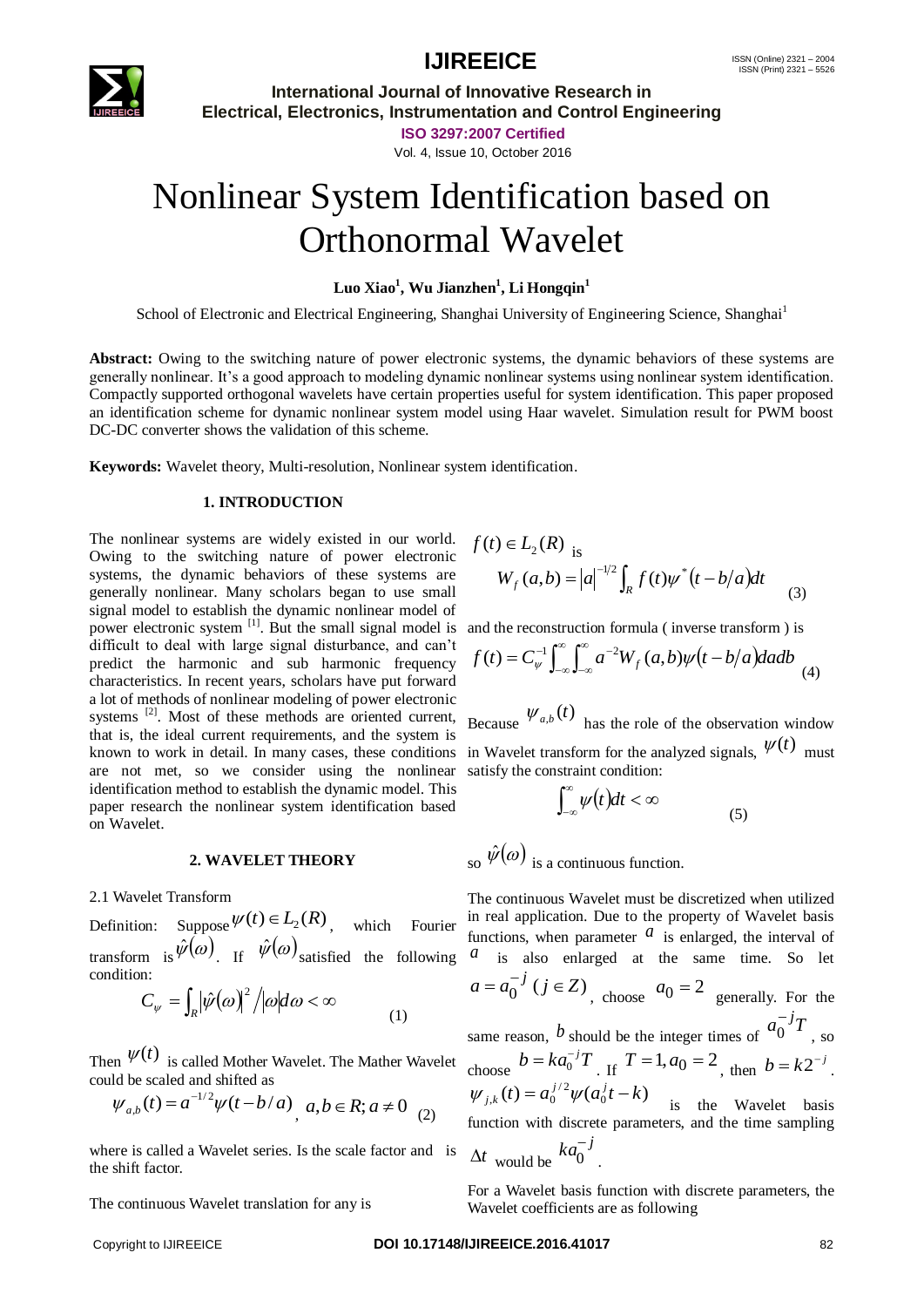### **IJIREEICE** ISSN (Online)  $2321 - 2004$ <br>ISSN (Print)  $2321 - 5526$

### **International Journal of Innovative Research in Electrical, Electronics, Instrumentation and Control Engineering**

**ISO 3297:2007 Certified**

Vol. 4, Issue 10, October 2016

$$
C_{j,k} = \int f(t)\psi_{j,k}^*(t)dt
$$
 (6)

and the synthesis or reconstruction for a signal is found  $a_0$ , *T* and  $\psi(t)$ , which satisfied the following equation:

$$
f(t) \approx \sum_{j} \sum_{k} C_{j,k} \psi_{j,k}(t)
$$
 (7)

2.2 Multi-resolution Analysis and Orthogonal Wavelet Basis

Let  $V_j$  represents all collections of  $L_2(R)$  space  $V_j$ functions that can be approximated by a  $2^j$  resolution,  $V_j \subset L_2(R)$ 

Suppose  $(V_j)_{j \in \mathbb{Z}}$  is a multi-resolution approximation of  $L_2(R)$ , so a function  $\phi(x) \in L_2(R)$  is existed (which is called scale function). Let  $\phi_j(x) = 2^j \phi(2^j x) \Big|_{j \in \mathbb{Z}}$ , then

$$
\phi_{j,k}(x) = 2^{-j/2} \phi_j(x - 2^{-j}k)|_{k \in \mathbb{Z}}
$$
 (8)

is a orthogonal basis of  $V_j$ .

equation (8), then the orthogonal basis of  $V_j$  can be noise, whose means  $E[w(k)] = 0, E[w(k)]^2 = w$ ,  $C(q^{-1})$ deduced as following

$$
\phi_{j,k}(x) = 2^{j/2} \phi_j (2^j x - k)|_{k \in \mathbb{Z}}
$$
 (9)

An important feature of the orthogonal wavelet expansion is that the coefficients of the coarse scale can be calculated by the fine scale coefficients recursively and vice versa.

For all the resolutions of  $f(x)$  (denoted by  $2f(x)$ *j*  $2^{j}\Big|_{j\infty}$ ) , which approximation can be obtained by the pyramid Where  $f(x_i, \omega_i)$  is the state of next time.  $f(x_i, \omega_i)$  is algorithm.

Above is the case of a single variable. The tensor product method can be used to construct orthogonal basis using *d* one-dimensional basis functions for multiple variables. characteristics,we obtain Scale function is introduced firstly:

$$
\Phi(x) = \phi(x_1) \times \phi(x_2) \times \cdots \times \phi(x_d)
$$
\n(10)

Substituted  $\phi(x_j)$  in equation (10) with  $\psi(x_j)$ ,  $2^d - 1$ mother wavelets  $\Psi^{(i)}(x)$ ,  $i = 1, \dots, 2^d - 1$  can be

$$
\Psi_{j,k}^{(1)}(x) = \psi_{j,k_1}(x_1) \phi_{j,k_2}(x_2) \cdots \phi_{j,k_{d-1}}(x_{d-1}) \phi_{j,k_d}(x_d)
$$
  
\n
$$
\Psi_{j,k}^{(2)}(x) = \phi_{j,k_1}(x_1) \psi_{j,k_2}(x_2) \cdots \phi_{j,k_{d-1}}(x_{d-1}) \phi_{j,k_d}(x_d)
$$
  
\n...  
\n
$$
\Psi_{j,k}^{(d+1)}(x) = \psi_{j,k_1}(x_1) \psi_{j,k_2}(x_2) \cdots \phi_{j,k_{d-1}}(x_{d-1}) \phi_{j,k_d}(x_d)
$$
  
\n...  
\n
$$
\Psi_{j,k}^{(2^d-1)}(x) = \psi_{j,k_1}(x_1) \psi_{j,k_2}(x_2) \cdots \psi_{j,k_{d-1}}(x_{d-1}) \psi_{j,k_d}(x_d)
$$

Then the orthogonal bases of  $L_2(R^d)$  are  $\left\{\Phi_{0k}(x) \Psi_{jk}^{(1)}(x), \cdots, \Psi_{jk}^{(2^d-1)}(x)\right\}$   $j \in N_0, k = [k_1, \cdots, k_d] \in \mathbb{Z}^d$ (11)

$$
\Phi_{jk}(x) = 2^{j\ell/2} \Phi(2^j x_1 - k_1, \dots, 2^j x_d - k_d)
$$
  
where  $\Psi_{jk}^{(i)}(x) = 2^{j\ell/2} \Psi^{(i)}(2^j x_1 - k_1, \dots, 2^j x_d - k_d)$ .

#### **3. NONLINEAR SYSTEM IDENTIFICATION BASED ON ORTHOGONAL WAVELET BASES**

The discrete time SISO nonlinear dynamic system is considered:

$$
y(k) = f[y(k-1), y(k-2), \cdots y(k-p), u(k-1), \cdots u(k-q)] + C(q^{-1})w(k)
$$
\n(12)

Combined with equation  $\phi_j(x) = 2^j \phi(2^j x) \Big|_{j \in \mathbb{Z}}$  and uncorrelated zero mean and finite variance measurement The input / output series  $y(k-i)$ ,  $i = 1,2,\dots, p$  and  $u(k-j)$ ,  $j = 1,2,\dots, q$  can be measured,  $w(k)$  and  $u(k)$  are is a stable polynomial about  $q^{-1}$ .

> We can minimize a cost function that is defined by the sum of sampling errors [5]:

$$
J_K(\theta) = \frac{1}{K} \sum_{i=1}^{K} \left\| f(x_i, \omega_i) - \hat{f}(x_i, \omega_i; \theta) \right\|^2 \tag{13}
$$

C<sub>o</sub>x =  $\int f(D)w_{r,s}(t)dt$ <br>
and the symbolic or measurementic fire at signal is found  $w_{r,s}^2(t) = \phi_{r,s}(t_1)w_{r,s}(t_2) \cdots \phi_{r,s}(t_{r,s})\phi_{r,s}(t_{r,s})$ <br>
on T and  $\psi^{(t)}(t)$ , which satisfies the following  $w_{r,s}^{\text{min}}(t) = \phi_{r,s}(t_1)w_{$ and the symbolic or recordunities for a signal is formula  $V_{ij}^{\alpha}(t) = V_{j,\alpha}(\kappa_i, \mathbf{k}_i, \mathbf{k}_i, \mathbf{k}_i, \mathbf{k}_i, \mathbf{k}_i, \mathbf{k}_i, \mathbf{k}_i, \mathbf{k}_i, \mathbf{k}_i, \mathbf{k}_i, \mathbf{k}_i, \mathbf{k}_i, \mathbf{k}_i, \mathbf{k}_i, \mathbf{k}_i, \mathbf{k}_i, \mathbf{k}_i, \mathbf{k}_i, \mathbf{k}_i, \mathbf{k}_i,$ known although  $f$  is unknown. Suppose  $\Psi$  is a compact supported orthogonal wavelet,  $\Phi$  is the scale function to generate  $V_j$  space. According to multi-resolution  $V_{j_0} = V_{j1} + W_{j1} + W_{j1+1} + \cdots + W_{j_0-1}, \quad j_1 < j_0 - 1$ <sub>, then</sub>  $\overline{a}$ 0  $2^u -1$ *j l l d*

$$
f(x) = \sum_{k} \langle f, \Phi_{j,k} \rangle \Phi_{j,k}(x) + \sum_{j=j_1}^{2} \sum_{k \in \mathbb{Z}^d} \sum_{l=1}^{n} \langle f, \Psi_{jk}^{(l)} \rangle \Psi_{jk}^{(l)}(x)
$$
(14)

Selection of a suitable  $j_1$  makes the one-dimensional wavelet  $W_{j_1,0} = 2^{j_1/2} \psi(2^{j_1} x)$ scaling functions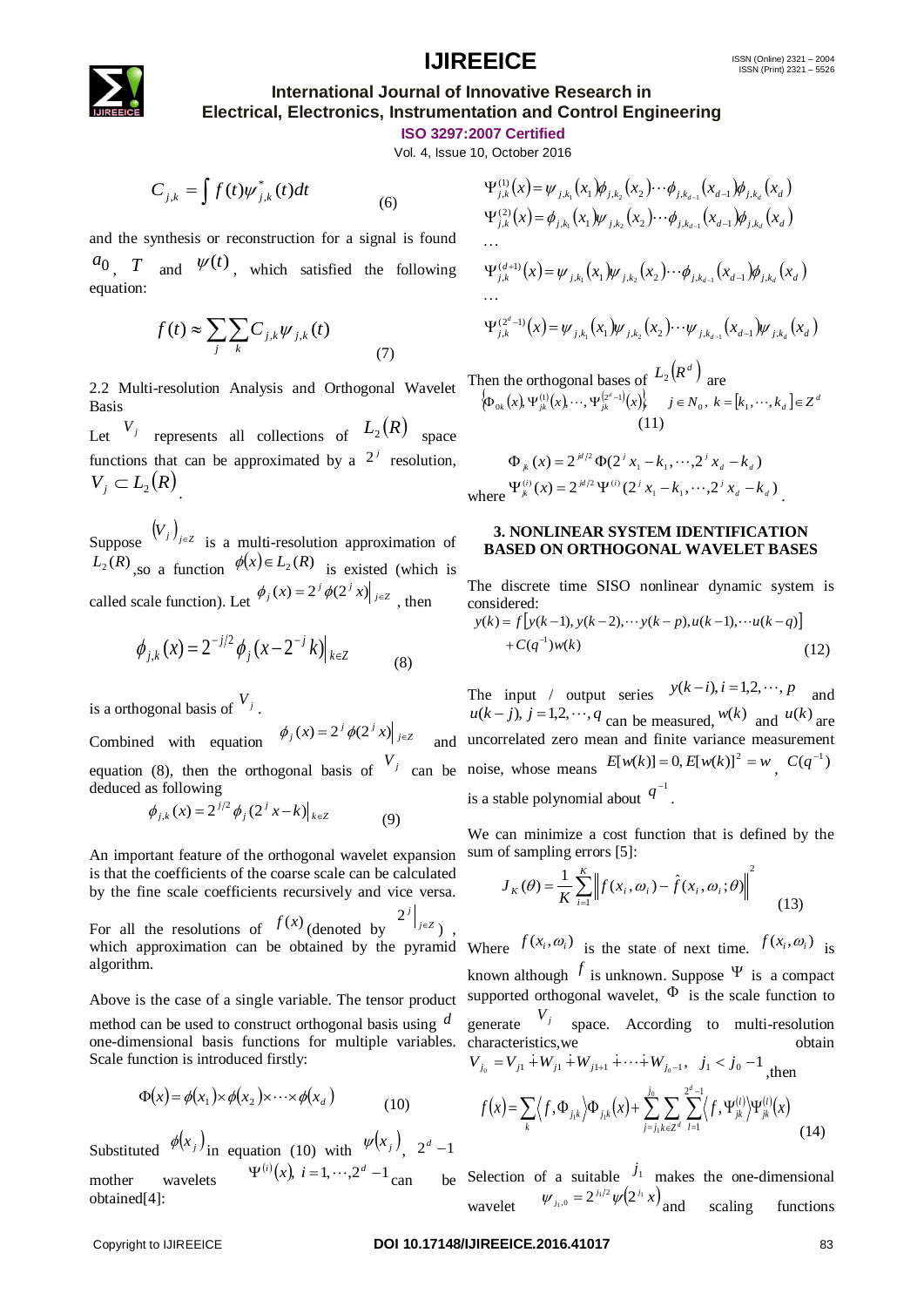### **IJIREEICE** ISSN (Online)  $2321 - 2004$ <br>ISSN (Print)  $2321 - 5526$



### **International Journal of Innovative Research in Electrical, Electronics, Instrumentation and Control Engineering**

**ISO 3297:2007 Certified**

Vol. 4, Issue 10, October 2016

 $\phi_{j_1,0} = 2^{j_1/2} \phi(2^{j_1} x)$  have small support set, then the sampling distributions in the transforms of  $\psi_{j_1,k} = 2^{j_1/2} \psi(2^{j_1} x - k)$  and  $\phi_{j_1,k} = 2^{j_1/2} \phi(2^{j_1} x - k)$  can be regarded as constant. The first item of equation (14) is the global approximation of  $f$  function. So the error of the identification model is

$$
err = f(x) - \hat{f}(x)
$$
 (15)

The approximation accuracy can be improved by increasing the  $j_0$ . The coefficients of the newly added basis functions are estimated by using the following formula:

$$
f(x) - \hat{f}(x) = \sum_{k \in \mathbb{Z}^d} \sum_{l=1}^{2^d - 1} \langle f, \Psi_{j_0, k}^{(l)} \rangle \Psi_{j_0, k}^{(l)}(x)
$$
(16)

The new function approach only needs to add new basis functions and their corresponding coefficients on the basis of the existing approximation. Since we choose orthogonal basis, the original basis functions and their coefficients are kept unchanged.

#### **4. SIMULATION EXAMPLE**

DC-DC converter is a common system in power electronic system  $^{[2]}$ . We use the boost PWM DC-DC converter as a simulation example (shown as figure 1). he system is composed of a DC voltage source  $V_s$ , a constant effect The least square method is used to identify the parameters transistor, a diode, an inductor  $L$ , a capacitor C and a resistor R. Voltage output is controlled by regulating the switching period of the field effect transistor, so it is called as the working frequency control or pulse width modulation ( PWM ).



Figure 1 PMW boost converter

We choose Haar wavelet as the basis function in formula (14) in this example. Haar wavelet is not only the earliest usage of wavelet analysis with a close support of the orthogonal wavelet function, but also the simplest function. The definition of Haar wavelet is

$$
\phi(x) = \begin{cases} 1 & 0 \le x < 0.5 \\ -1 & 0.5 \le x < 1 \\ 0 & \text{others} \end{cases}
$$

 $\Phi_{\rm A} = x^{\alpha/2}(\delta) - 1$  and singurate in the the internet was the internet with entirely the terminal internet of the internet of the internet of the singurate internet is a second of  $\sigma$   $\sim 1^{\circ}(\sigma^2 \times \sigma^2)$  and  $\sigma$ , The input work cycle is uniformly distributed from 0.35 to 0.65 consistently. 300 sets of data were collected, of which 250 groups were used for identification, and the remaining 50 groups were used for model checking. We choose  $j_{1}$  = 1 and  $j_0 = 2$  at the beginning. If the error is too large, we can increase the  $j_0$ ,  $d$  is selected as 3. The Haar wavelet scaling function with the resolution 1 is a zero order spline function with a width of 0.15 ( $=(0.65-0.35/2^{1})$ ). That is  $\phi_{1,0} = \chi([0,0.15))$ , the other items in formula (10) are:

$$
\phi_{1,k} = \chi [0.15k, 0.15k + 0.15]
$$
\n
$$
\psi_{1,k} = \chi ([0.15k, 0.15k + 0.075]) - \chi ([0.15k + 0.075, 0.15k + 0.15])
$$
\n
$$
\psi_{2,k} = \chi ([0.075k, 0.075k + 0.0375]) - \chi ([0.075k + 0.0375, 0.075k + 0.075])
$$

Select  $k$  coverage to change range from 0.35 to 0.65, then the basis function in formula (14) is

$$
\{\psi_i\} = \{\psi_{1,k}^{(i)}\}_{i=1,\cdots,7,k=2,\cdots,4} \cup \{\psi_{2,k}^{(i)}\}_{i=1,\cdots,7,k=4,\cdots,8} \cup \{\phi_{1,k}\}_{k=2,\cdots,4}
$$

So formula (14) can be expressed as

$$
\hat{f}(x) = \sum_{k=2}^{4} \langle f, \Phi_{1,k} \rangle \Phi_{1,k}(x) + \sum_{j=1}^{2} \sum_{k=2j}^{4j} \sum_{l=1}^{2^{3}-1} \langle f, \Psi_{jk}^{(l)} \rangle \Psi_{jk}^{(l)}(x)
$$
(17)

in the above formula, and the error of the identification model is:

$$
err = f(x) - \hat{f}(x)
$$
 (18)

Because the accuracy of the model is not enough, so we increase  $j_0$ , when scale  $j_0 = 3$ , the coefficients of the newly added basis functions are estimated by using the following formula:

$$
f(x) - \hat{f}(x) = \sum_{k=3}^{12} \sum_{l=1}^{7} \langle f, \Psi_{3,k}^{(l)} \rangle \Psi_{3,k}^{(l)}(x)
$$
(19)

The accuracy of the model is achieved at this time and the simulation result is shown in figure 2. The solid line represents the sample output, and the point line stands for model forecast output. The identification model output of the modeling data is shown in Figure (a) in dotted line while the predictor model output of the validation data is shown in Figure(b) in dotted line. As we can seen from the figure, the model has a good generalization.

#### **5. CONCLUSIONS**

In order to better research the inherent nonlinear nature of the system, the system identification is an important